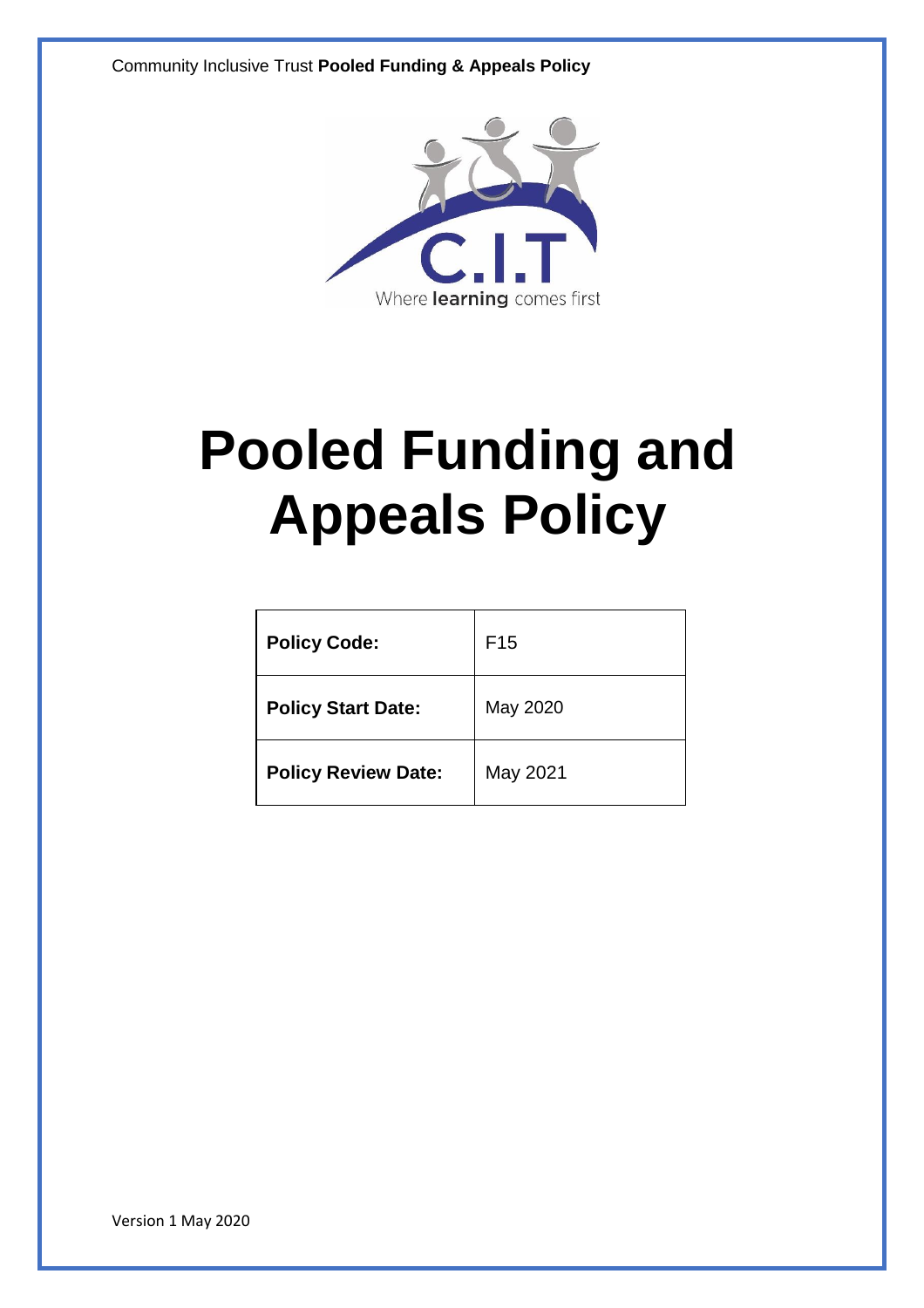## **1.Statement**

- 1.1 The Academies Financial Handbook, 2019 (Education & Skills Funding Agency) states in section 5.29 that: "A MAT can amalgamate GAG for its academies to form one central fund. This can be used to meet the running costs at any constituent academies within the trust."
- 1.2 In line with the guidance detailed in the Academies Financial Handbook Community Inclusive Trust (CIT) pools GAG funding for all of its academies.
- 1.3 CIT holds a central reserve, with no individual school/academy at the end of a financial year having a positive or negative balance brought forward within the annual accounts. Any in year savings versus the agreed original budgeted income and expenditure can at the request of the school be ring fenced for small capital or curriculum projects. This money will be allocated when the school has shown they can set a balanced budget in the subsequent financial year. Should the school receive any additional income, a new agreed funding allocation will be set, against which any savings will then be measured, in consultation with the Director of Education and CFO. 20% of Teaching School profit to remain within LEARN for future development.
- 1.4 Reserves are monitored and drawn upon in line with CIT's reserve policy.
- 1.5 Funds are retained by the Trust to cover the following expenditure:
	- School improvement
	- Capital projects
	- Trust-wide improvements and growth
	- External audit fees
	- Internal audit fees
	- Financial management
	- HR support
	- ICT support and infrastructure
	- GDPR controls
	- Payroll costs
	- Governance costs
	- Bank charges
	- Central services staffing costs and resourcing
	- Communications, websites and fundraising
	- Economies of scale/value for money in the procurement of utilities and services

The above list is not exhaustive and will be reviewed annually by the Trust Board.

1.6 On the recommendation of CIT's Executive Leadership team (ELT), a cost for the services maintained, performed and operated by the Trust Support Hub is presented to the Trust Board's Financial, Audit and Estates Committee with a clear rationale as part of the approval of the overall Trust budget. Details of this are provided to each academy as part of the budget setting rationale ahead of each academy preparing their individual budgets.

Funds are distributed to each academy based upon a percentage contribution that ELT deem appropriate. This will be in line with the budget setting rationale. In order to ensure parity of funding across CIT's academies, our aim is for all academies to be assigned the same percentage in line with the income each academy receives as a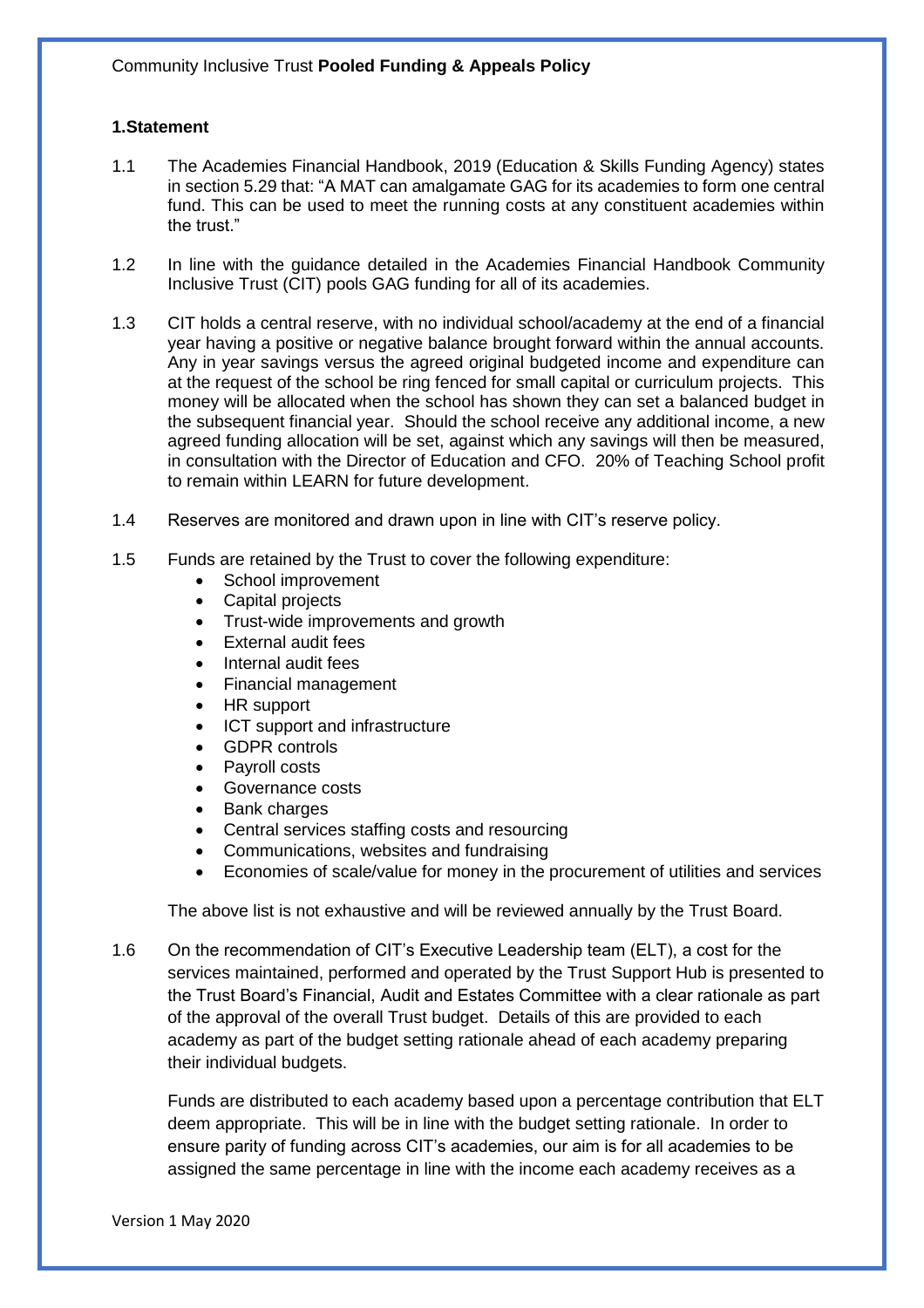percentage of the overall income of the Trust. Therefore, as greater economies of scale are achieved, the assigned percentage for each academy should decrease.

## **2. Appeals**

- 2.1 The Academies Financial Handbook states: "If a constituent academy's principal feels the academy has been unfairly treated, they should appeal to the trust. If the grievance is not resolved, they can appeal to the Secretary of State, via ESFA, whose decision will be final and who can dis-apply the pooling provisions" (Section 5.3).
- 2.2 Prior to any appeal being heard by the Trust Board, CIT has a two-step process that must be followed:
	- If an individual academy feels that they have insufficient resource to meet educational care or safeguarding needs within their setting, they are first to discuss this with the relevant Director of Education (these conversations will take place at initial budget setting and throughout the year in line with the regular budget meetings with the CFO).
	- If a mutually agreeable solution regarding resourcing is not achieved, a business case would need to be put to CIT's Executive Leadership Team for consideration. The Executive Leadership Team would have to respond in writing with their decision and rationale for this. (The ELT will consider and provide a rationale for their decision within ten school working days of a business case being presented to the ELT).
- 2.3 In line with the Academies Financial Handbook, if the Head Teacher/Principal still feels they have insufficient resource to meet the needs of their school they should write to the Clerk to the Trust Board requesting a review of their resourcing. The Clerk will collate information and representations from the Head Teacher and the CEO to be presented to a panel selected by the Chair of the Trust to review and ultimately make a decision on the fairness of the resourcing. (The Clerk to the Trust Board will convene an appeals committee within ten working days of a Head Teacher requesting the ELT decision to be reviewed).
- 2.4 In line with the Trust's values of trust and respect, if a Head Teacher still feels that they are not receiving fair resourcing to meet the needs of their pupils and their school, we appreciate they are within their rights to escalate this as per the Academies Financial Handbook section 5.3. If they wish to do so, they are requested to inform the CEO in writing that they are pursuing this course of action.